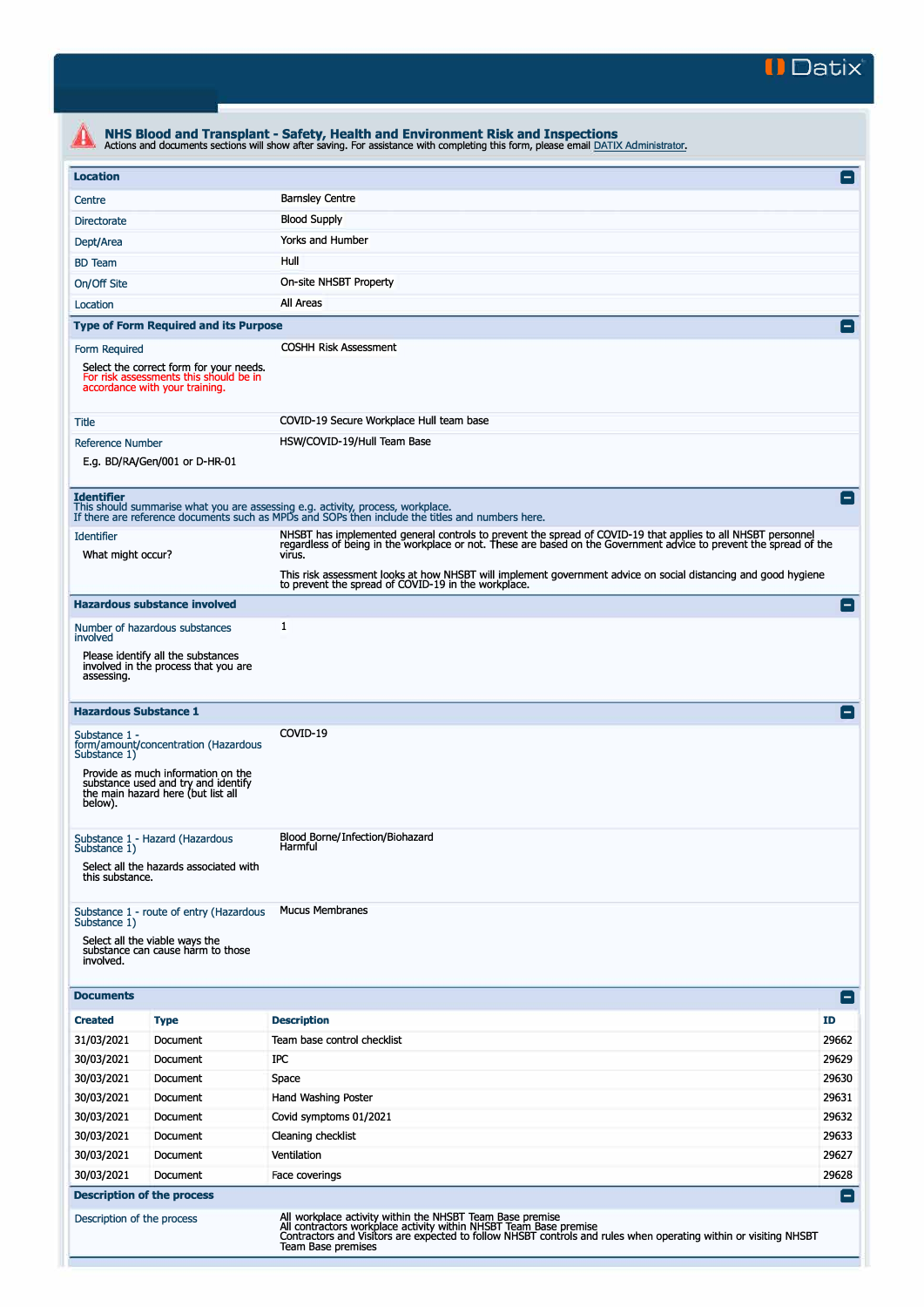## Frequency/duration of exposure and who is affected?

| Frequency/duration of exposure and who | All employees, contractors and visitors can be affected                                                        |
|----------------------------------------|----------------------------------------------------------------------------------------------------------------|
| is affected? (Frequency/duration of    | Believed to be transmitted through:                                                                            |
| exposure and who is affected?)         | contact with respiratory droplets generated by coughing and sneezing                                           |
|                                        | contact with contaminated surfaces<br>aerosol generating procedures as well as contact with infected surfaces. |

О

۸

Inherent Risk Grading<br>Inherent risk is an evaluation of the damage that could occur assuming there are no controls are in place or there is catastrophic failure of the controls. It is<br>completed for the activity / assessmen

| <b>Inherent Risk</b>                        |                       | Impact                                        |              |            |           |              |
|---------------------------------------------|-----------------------|-----------------------------------------------|--------------|------------|-----------|--------------|
| Red-Extreme                                 | Likelihood            | <b>Negligible</b>                             | <b>Minor</b> | Moderate   | Major     | Catastrophic |
| Orange-High<br>Yellow-Moderate<br>Green-Low | <b>Almost Certain</b> | $\circ$                                       | $\bullet$    | $\bullet$  | $\bullet$ | $\bullet$    |
|                                             | Likely                | $\bigcirc$                                    | $\bullet$    | $\bullet$  | $\bullet$ | $\bullet$    |
|                                             | <b>Possible</b>       | $\bullet$                                     | $\circ$      | $\bullet$  | $\bullet$ | $\bullet$    |
|                                             | <b>Unlikely</b>       | $\bullet$                                     | $\circ$      | $\bigcirc$ | $\bullet$ | $\bullet$    |
|                                             | Rare                  | $\bullet$                                     | $\bullet$    | $\bullet$  | $\circ$   | $\bigcirc$   |
|                                             |                       | Rating (initial): 16<br>Risk level (initial): |              |            |           |              |
|                                             |                       | Extreme                                       |              |            |           |              |

**Controls in place**<br>Best practice is to directly link the controls to the hazards they are reducing and to list them in order of preference according to the hierarchy of control i.e.<br>eliminate, substitute, engineering cont

# Controls in place

Local controls outlined below:

| E.G. "Gloves available to wear YES"<br>For COSHH assessments please<br>consider other controls e.g. Health<br>Surveillance. | Colleagues know not report for work if showing any symptoms of COVID-19 symptoms include high temperature<br>and/or new and continuous cough or a loss of, or change in, your normal sense of taste or smell (anosmia)<br>Colleagues aware of other symptoms.<br>Colleagues know to avoid contact with someone who is displaying symptoms of coronavirus (COVID-19).<br>Colleagues know to avoid use of public transport, when possible.<br>Colleagues Wash hands regularly as per government and NHSBT advice:<br>Upon entering and prior to leaving a workplace.<br>Before and after eating or smoking.<br>After coughing or sneezing and a state of 2m from others, whenever possible.<br>Colleagues know how to implement good respiratory hygiene measures when coughing, sneezing, wiping or blowing<br>nose removing and putting on face coverings<br>Colleagues take temperature on arrival and clean thermometer thoroughly after use.<br>Colleagues use disposable tissues when coughing or sneezing and dispose of immediately after use into the nearest<br>waste bin or clinical waste bin<br>Colleagues wear an appropriate FFP2 face mask as required<br>When on site, all Visitors / Contractors to sign in and out. |
|-----------------------------------------------------------------------------------------------------------------------------|--------------------------------------------------------------------------------------------------------------------------------------------------------------------------------------------------------------------------------------------------------------------------------------------------------------------------------------------------------------------------------------------------------------------------------------------------------------------------------------------------------------------------------------------------------------------------------------------------------------------------------------------------------------------------------------------------------------------------------------------------------------------------------------------------------------------------------------------------------------------------------------------------------------------------------------------------------------------------------------------------------------------------------------------------------------------------------------------------------------------------------------------------------------------------------------------------------------------------------------|
|                                                                                                                             | SOCIAL DISTANCING<br>Daily communications to emphasise social distancing.<br>Social distancing signage in place to remind staff about "hands face space"<br>Office-based colleagues working from home, wherever possible<br>Occupancy limits in place for maintaining social distance in separate areas to include where necessary.<br>Managers Office 2<br>No limits specified in other rooms reminders aot social distancing throughout base.<br>Computers arranged to allow space between workstations<br>Computers arranged to avoid face to face working<br>Alternative work areas available for colleagues to work either in isolation or maintain 2m social distancing.                                                                                                                                                                                                                                                                                                                                                                                                                                                                                                                                                       |
|                                                                                                                             | <b>CLEANING</b><br>Cleaning equipment is available in work areas.<br>Gloves and apron worn when cleaning<br>Ensure all shared touch points, inclusive of all items on cleaning checklist, are cleaned as detailed.<br>Cleaning logs to be completed, signed, dated and records retained.                                                                                                                                                                                                                                                                                                                                                                                                                                                                                                                                                                                                                                                                                                                                                                                                                                                                                                                                             |
|                                                                                                                             | <b>OTHER</b><br>Good housekeeping and hygiene to be maintained in the workplace<br>Ventilation within the shared office areas                                                                                                                                                                                                                                                                                                                                                                                                                                                                                                                                                                                                                                                                                                                                                                                                                                                                                                                                                                                                                                                                                                        |
|                                                                                                                             | Please add other controls below;<br>Manager cleaning all touch points first thing in the morning                                                                                                                                                                                                                                                                                                                                                                                                                                                                                                                                                                                                                                                                                                                                                                                                                                                                                                                                                                                                                                                                                                                                     |
| <b>Emergency Preparedness</b>                                                                                               |                                                                                                                                                                                                                                                                                                                                                                                                                                                                                                                                                                                                                                                                                                                                                                                                                                                                                                                                                                                                                                                                                                                                                                                                                                      |
| Storage and disposal / accidental release N/A<br>and fire fighting requirements                                             |                                                                                                                                                                                                                                                                                                                                                                                                                                                                                                                                                                                                                                                                                                                                                                                                                                                                                                                                                                                                                                                                                                                                                                                                                                      |

## **First Aid Measures**

If individuals are displaying any symptoms of COVID -19 as listed above, inform the Line Manager, individual concerned to go home and follow government guidelines. Final risk Grading<br>Residual risk is an evaluation of the damage that could occur after taking into account the effectiveness of current controls. It is completed for the activity /<br>assessment as a whole.

| Red-Extreme<br>Orange-High<br>Yellow-Moderate<br>Green-Low | <b>Likelihood</b>     | Impact<br><b>Negligible</b> | <b>Minor</b>   | <b>Moderate</b>              | Major     | Catastrophic |
|------------------------------------------------------------|-----------------------|-----------------------------|----------------|------------------------------|-----------|--------------|
|                                                            | <b>Almost Certain</b> | $\bigcirc$                  | $\bullet$      | $\bullet$                    | $\bullet$ | $\bullet$    |
|                                                            | Likely                | $\bigcirc$                  | $\bullet$      | $\bullet$                    | $\bullet$ | $\bullet$    |
|                                                            | <b>Possible</b>       | $\bullet$                   | $\bigcirc$     | $\bullet$                    | $\bullet$ | $\bullet$    |
|                                                            | <b>Unlikely</b>       | $\bullet$                   | $\overline{O}$ | $\overline{O}$               | $\bullet$ | $\bullet$    |
|                                                            | Rare                  | $\bullet$                   | $\bullet$      | $\bullet$                    | $\bullet$ | $\bigcirc$   |
|                                                            |                       | Rating (current): 4         |                | <b>Risk level (current):</b> |           |              |
|                                                            |                       | Moderate                    |                |                              |           |              |